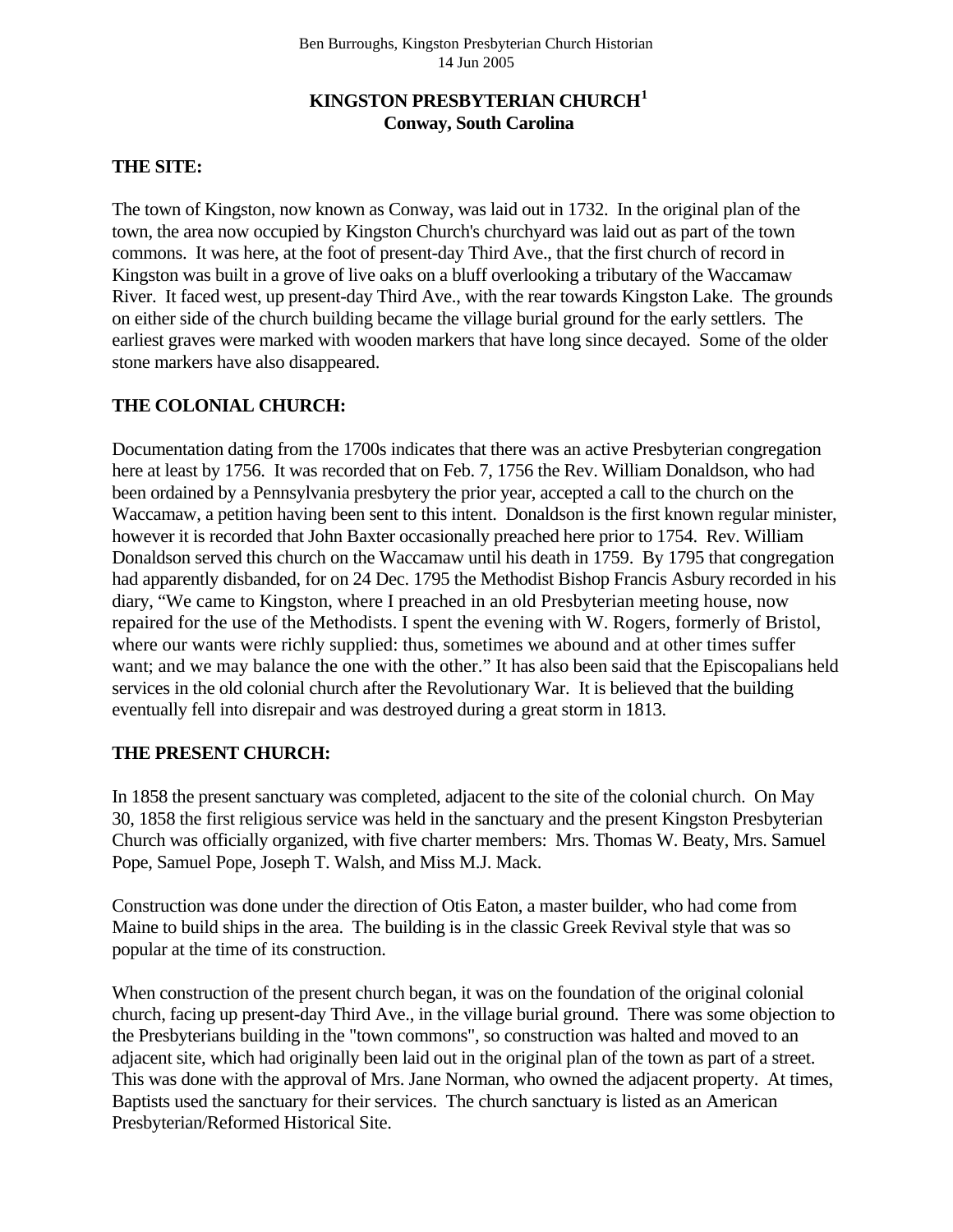## **SOME INTERESTING FACTS ABOUT THE CHURCH BUILDING:**

There was no steeple originally, as was typical of the traditional Presbyterian Meeting House. A steeple was added in the late 1800s. That steeple was slightly damaged by Hurricane Hazel and was eventually replaced in 1962 with the present one.

The bell for the church was ordered from a foundry in West Troy, New York but the ship which was bringing it was lost at sea. A second bell was ordered and the ship bringing it was sunk in a storm. However, the cargo from the second ship was salvaged and the bell reclaimed. It then made its way on to Kingston Church. For many years it hung on a scaffold in the churchyard, It now hangs in the steeple. It is dated 1860.

There was another entrance on the west side of the front that gave access to the slave gallery, which was located upstairs over the vestibule. This entrance was closed up sometime after the War Between the States.

The tall windows could be lowered from the top and raised from the bottom, for better ventilation. A long stick with a hook on it was used to pull the top sash down.

The chandelier which hangs in the choir loft dates from 1879. It was a gift to Kingston by John R. Tolar. It used to hang in the center of the building and could be pulled down to be lit. The arms of the chandelier hold four kerosene lamps which could be removed for cleaning and refilling. In addition to the chandelier, there were several brackets along the walls which also held oil lamps.

A wooden panel divided the pews down the center of the sanctuary. Men sat on the west side, women and children sat on the east side. This tradition was abandoned in the late 1800s when Mrs. Cephas Perry Quattlebaum, Laura Q. Jordan's grandmother, decided to move, with her children, to the west side of the sanctuary and sit with her husband.

The church pew in the vestibule is one of the originals. In 1962 the original pews were replaced with the present ones. The thought at that time was that the new ones would be more comfortable. The new pews were installed closer together, thus leaving less leg room, and a few additional ones were added, extending the seating further to the front of the sanctuary.

The flooring is wide-plank heart pine. Many of the boards run the full width of the building. The beams underneath the floor run the full width and the joists extend the full length. The spacing of the joists is unusual in that it is similar to the spacing methods of support timbers used in the construction of the old wooden ships.

In the vestibule near the entrance stood the mite boxes (offering boxes). Later, the deacons took up the collection with crocheted pouches, lined with silk, on the end of long poles, similar to crab nets. In the display case in the vestibule are: one of the original mite boxes, an early offering plate, and the Church Bible dated 1858.

The area behind the back walls of the sanctuary is an addition dating from 1930 which was built to provide classrooms, with a fellowship hall and kitchen in the basement (later used as a nursery). In order to make the 1930 brick addition and the old wood siding sanctuary harmonious, both were covered with plaster.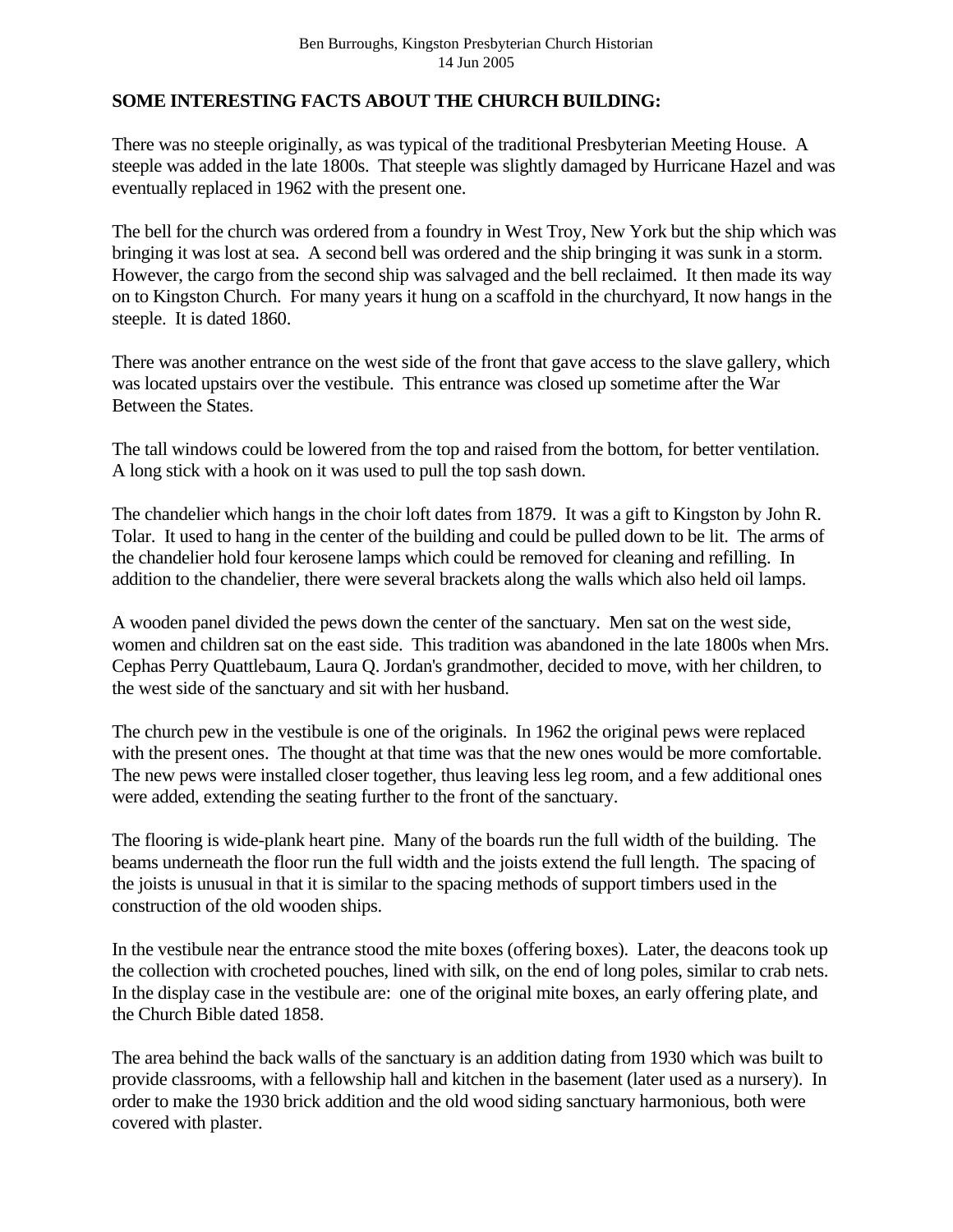### **THE CEMETERY:**

The churchyard was the original village burial ground, or town commons, and contains graves dating back to the 1700s, the earliest of which are no longer marked. In this area, stone markers were hard to come by so wooden markers were often used. Over time these decayed and became only memories. The oldest surviving marker is a slate headstone that marks the grave of Elizabeth R. Singleton, who died in 1815, aged 4 years, 9 months.

The cemetery is listed on the National Register of Historic Places. It is significant for its fine examples of Victorian gravestone art of high quality. Gravestones of the mid 1800s tended to be monuments to the dead rather than simply markers of the burial place, as were the relatively simple slabs of the colonial era. Gravestones as sculpture was a result of the rural cemetery movement of the 1830s, in which cemeteries became viewed as acceptable places to visit and were carefully planned as parks where the living remembered the dead. The cemetery contains several exceptional examples of Victorian gravestone art. (Beaty, Buck, and Graham gravestones) The five children buried in these graves were first cousins who died within months of each other, in 1859.

In addition to the many graves of Confederate veterans, it is also said that the cemetery contains the graves of Revolutionary War veterans.

# **INFORMATION ON SOME OF THOSE BURIED IN THE CHURCHYARD:**

Grave of Thomas W. Beaty - He was a member of Kingston Church and a signer of S.C.'s Ordinance of Secession in 1860. His home still stands today and is located at 428 Kingston Street.

Grave of Judge Joseph Travis Walsh - Distinguished citizen, one of the founders and charter members of Kingston Church and supporter of the Confederacy, who set an example for the people of the area after the War Between the States by voluntarily being the first to take the oath of allegiance to the U.S.. This action made it easier for others to submit to the oath by lessening the stigma attached to doing so. Taking the oath was necessary in order to regain full voting and property rights, and thus return civil authority to the capable hands of the former Confederates.

Grave of Capt. Thomas W. Daggett - Captain of the Confederate coastal defenses between Little River and Georgetown, he is credited with making the "torpedo" which sank the USS Harvest Moon on March 1, 1865 in Winyah Bay, the only Union Flagship (Admiral's ship) that was sunk during the War Between the States.

Grave of John R. Beaty - Beaty had served as a  $2<sup>nd</sup>$  Lieut. in the Confederate Army. He died in Feb., 1865 from gunshot wounds received when he and others went out in the night to defend the town from a raid by Confederate deserters. His home, which still stands today and is located at 507 Main Street, was occupied by Union officers during the occupation of Conwayborough by Federal forces. Other Yankee soldiers occupied various buildings downtown around the old courthouse (Conway City Hall) and a building at the intersection of Third Ave. and Laurel St..